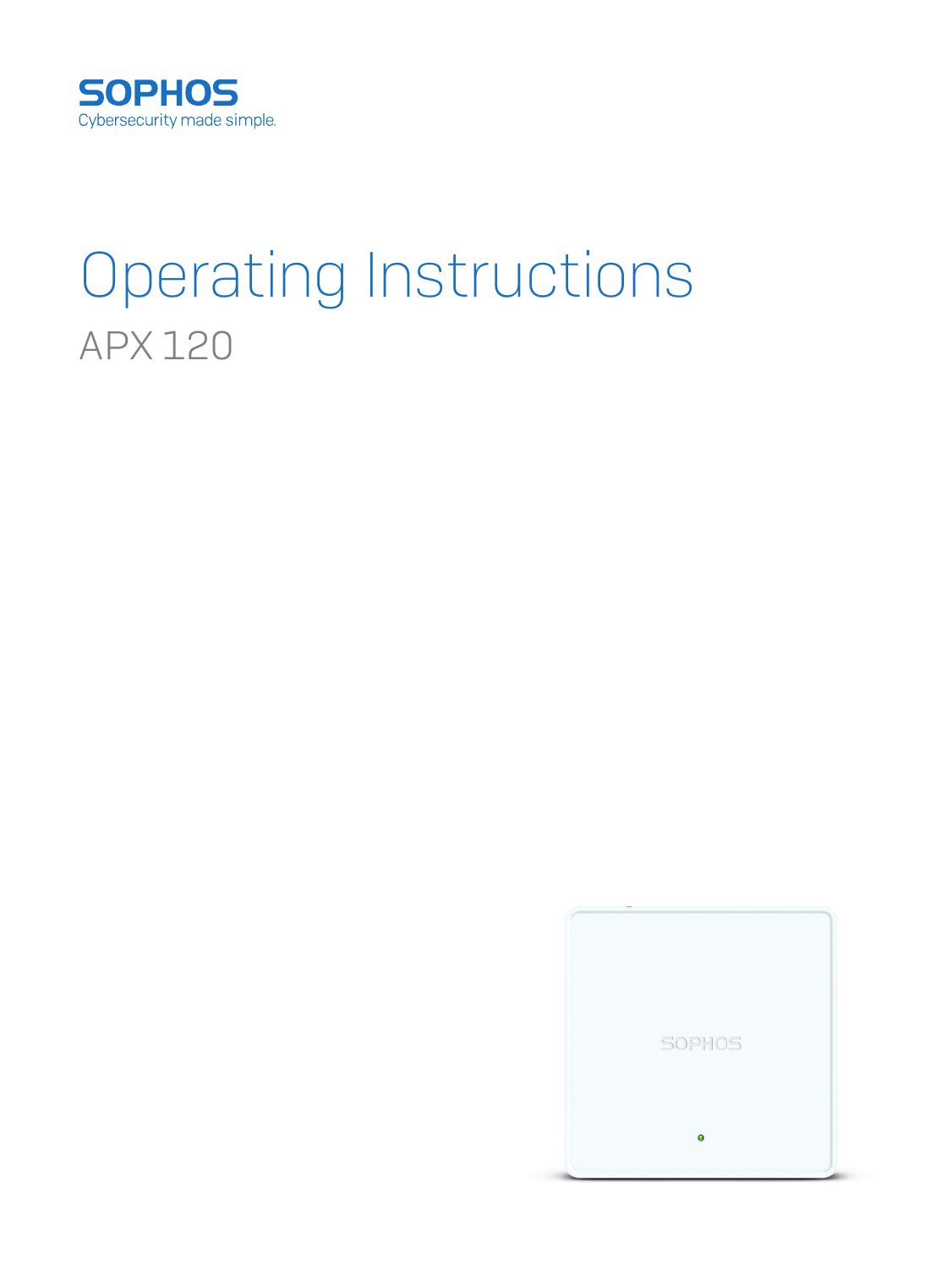### Foreword

We are pleased to welcome you as a new Sophos APX Series customer.

Sophos APX Series access points are high performance wireless products using the latest 802.11ac Wave 2 technology for a best-in-class user experience. The APX Series models can be easily managed in Sophos Central, our cloud-based security management platform. All you need to do is set up a Sophos Central account and plug in the device anywhere in your network. The access point will find the cloud-based controller automatically and become operable within seconds.

These operating instructions will help you setup your Sophos Central account, install and configure your Sophos APX Series access point and also provide detailed technical specifications. In addition, please also see the following documents that contain useful information on safety, regulatory compliance, and configuration options:

- **Sophos APX Series Safety Instructions and Regulatory Information**
- **Sophos APX Series Quick Start Guide**

The instructions must be read carefully prior to using the device and should be kept in a safe place. You can download all user manuals and additional documentation from the Sophos Knowledgebase under

[www.sophos.com/en-us/support/knowledgebase.aspx](http://www.sophos.com/en-us/support/knowledgebase.aspx) or from [www.sophos.com/get-started-ap.](http://www.sophos.com/get-started-ap)



### Security Symbols

The following symbol and its meaning appears in the Quick Start Guide, Safety Instructions and in these Operating Instructions.

Caution and Important Note. If these notes are not correctly observed:

- $\cdot$  This is dangerous to life and the environment
- $\cdot$  The access point may be damaged
- $\cdot$  The functions of the access point will be no longer guaranteed
- **Sophos shall not be liable for damages arising from a** failure to comply with the Safety Instructions

#### Designed Use

The access point must be installed pursuant to the current installation notes. Otherwise failure-free and safe operation cannot be guaranteed. The EU declaration of conformity is available upon request from the following address:

Sophos Technology GmbH Amalienbadstr. 41/Bau 52 76227 Karlsruhe Germany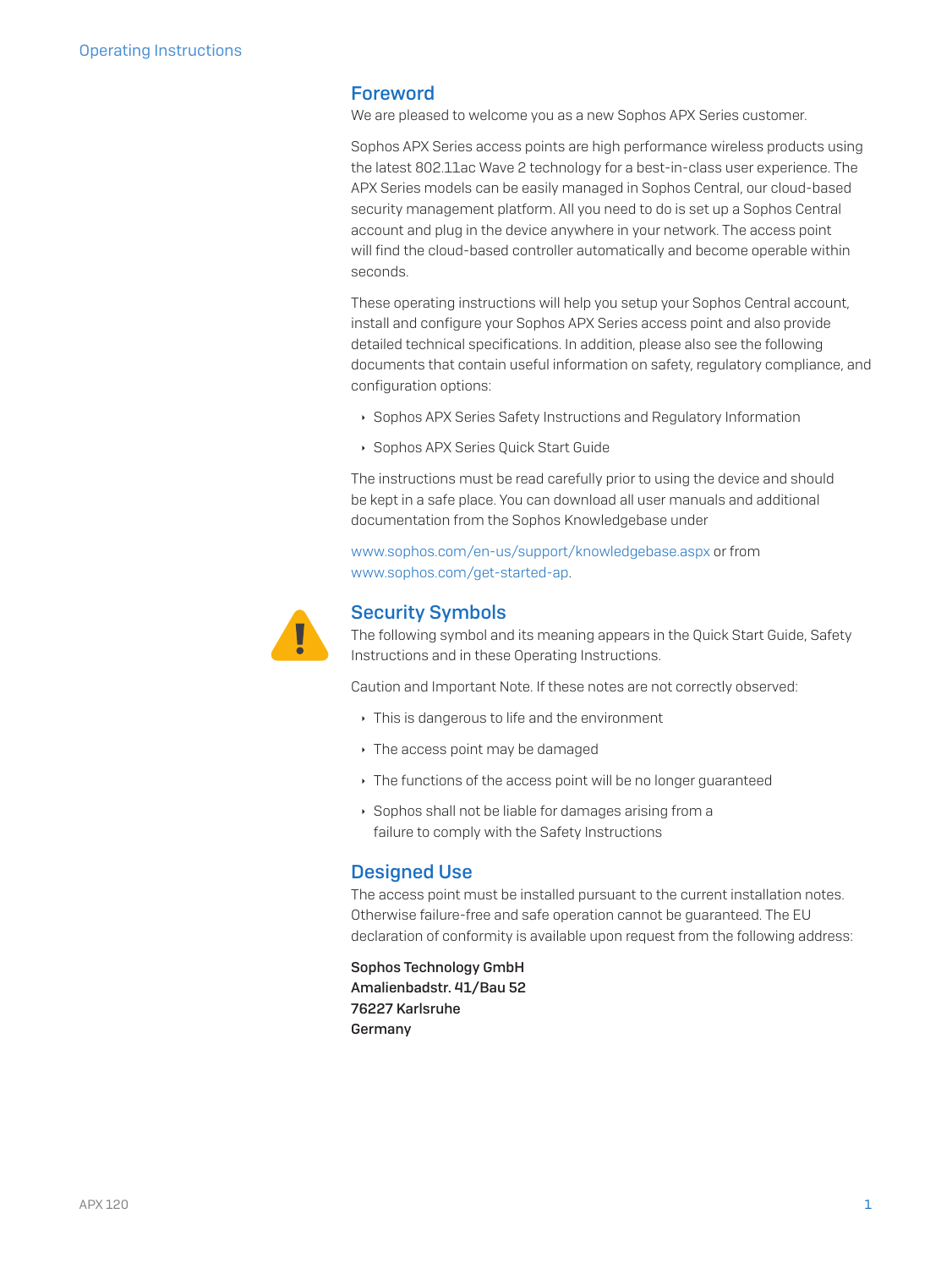## Operating Elements and Connections APX 120



# Component Descriptions

| Component          | <b>Description</b>                                                                                                                                                                                                                                                                                                                  |
|--------------------|-------------------------------------------------------------------------------------------------------------------------------------------------------------------------------------------------------------------------------------------------------------------------------------------------------------------------------------|
| <b>Status LED</b>  | The Status LED indicates the operational state of your access point such as boot<br>status, firmware updates and error states. For details, see table "LED Status" below.                                                                                                                                                           |
| Eth0 (PoE)         | Eth0 is the Ethernet port to connect your access point to your network. This port<br>can also be connected to a PoE capable source (PoE Injector or PoE switch) to<br>power your access point. Alternatively, you can power the access point using an<br>APX 120 Power Supply (available as an accessory from your Sophos partner). |
| Power<br>Connector | If you are not using PoE as a power source you can connect<br>an optionally available APX 120 Power supply here.                                                                                                                                                                                                                    |
| Reset button       | The reset button allows you to reboot the device and reset its configuration<br>to the factory default. For details, please see section "Reboot & Reset"                                                                                                                                                                            |
| Kensington<br>Lock | You can physically secure the AP by attaching a lock and cable (such<br>as a Kensington® notebook lock) to the device lock slot.                                                                                                                                                                                                    |

## LED Status

| <b>LED on Front</b> |                    |                                                                                                                                                                                                       |  |  |  |  |
|---------------------|--------------------|-------------------------------------------------------------------------------------------------------------------------------------------------------------------------------------------------------|--|--|--|--|
| 0ff                 | Off                | AP is off or reboot started                                                                                                                                                                           |  |  |  |  |
| Green               | Solid              | Normal operation                                                                                                                                                                                      |  |  |  |  |
|                     | Flashing           | AP is booting & connecting to wireless controller*                                                                                                                                                    |  |  |  |  |
| Red                 | Solid              | Error, no wireless controller found. AP will reboot (if not yet claimed<br>by a controller). Check network connection if error persists.<br>If reset button pressed: AP preparing configuration reset |  |  |  |  |
|                     | Flashing<br>slowly | Configuration reset in progress*                                                                                                                                                                      |  |  |  |  |
|                     | Flashing<br>fast   | Firmware update in progress*<br>Note: Do not disconnect from power                                                                                                                                    |  |  |  |  |

\* Your AP should recover from this state after a maximum of 5 minutes.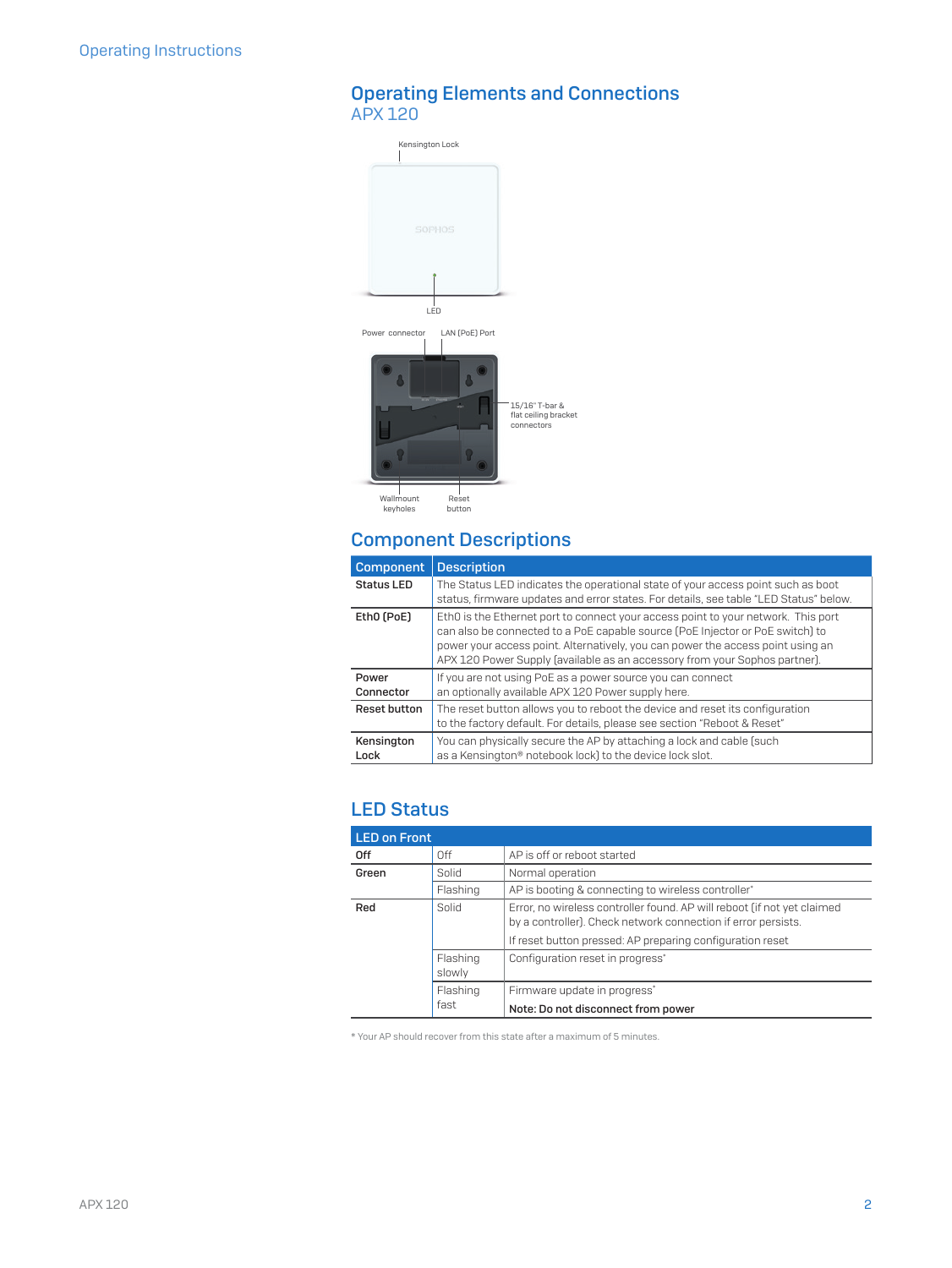### Connection and Configuration

The initial connection of your access point to your network and the wireless controller is described in the APX Quick Start Guide which was been shipped with your device or is available under www.sophos.com/get-started-ap.

For the access point to communicate with Sophos Central servers the following ports will need to be open on your firewall:

- $\cdot$  443 (HTTPS)
- $\cdot$  80 (HTTP)
- $\cdot$  123 (NTP)

After successful connection you can start your initial configuration.

### Setting up your access point in Sophos Central

You will need a Sophos Central account to manage your access points. Please go to <https://central.sophos.com>to sign in under your account or create a new account.

After signing in select *Wireless* from the popup screen or click on *Wireless* in the left navigation to get started.

Follow the Onboarding Wizard to register your access point.

For more information, please see the [Sophos Central Admin Help](http://docs.sophos.com/sophos-cloud/customer-dashboard/help/en-us/webhelp/index.htm#concepts/AccessPoints.htm).

### Reboot & Reset

Your access point can be rebooted with the installed configuration or reset to the factory default configuration depending on how long you press and hold the reset button.

### Reboot with current image and configuration

- 1. Press reset button
- 2. Release reset button
- 3. AP reboots (LED will go off, then will turn to solid green)

### Reboot with current image and clear configuration

- 1. Press and hold reset button
- 2. AP reboots (LED will go off and then switch to green briefly)
- 3. LED will turn solid red for 5 sec. You can still cancel the configuration clearance process by releasing the reset button before the LED starts blinking
- 4. LED will blink red (configuration will be cleared)
- 5. Release reset button
- 6. AP reboots with factory default settings

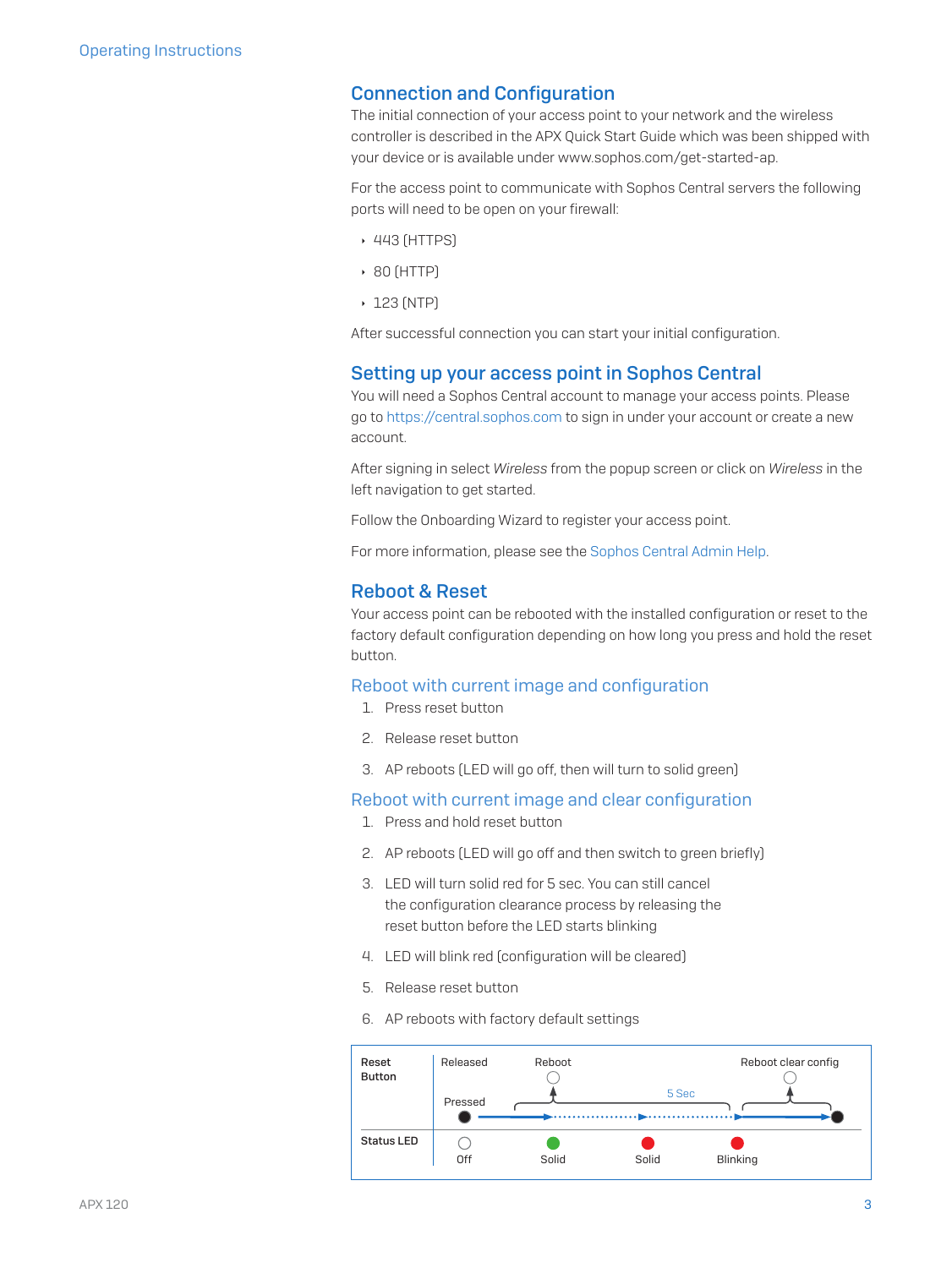# Technical specifications

| <b>APX 120</b>                            |                                                                 |  |  |  |  |  |
|-------------------------------------------|-----------------------------------------------------------------|--|--|--|--|--|
| Environment                               |                                                                 |  |  |  |  |  |
| Power consumption                         | 11.8 W (max.)                                                   |  |  |  |  |  |
| Power over Ethernet<br>(PoE) requirements | 802.3af                                                         |  |  |  |  |  |
| DC Power Supply                           | 12V/1A                                                          |  |  |  |  |  |
| <b>Operating temperature</b>              | $0^\circ - 40^\circ C$                                          |  |  |  |  |  |
| Storage temperature                       | $-40^\circ - 80^\circ C$                                        |  |  |  |  |  |
| Humidity                                  | 10-95% non-condensing                                           |  |  |  |  |  |
| Hazardous substances                      | RoHS-2 and REACH compliant                                      |  |  |  |  |  |
| <b>Physical specification</b>             |                                                                 |  |  |  |  |  |
| I/O ports                                 | 1x RJ45 10/100/1000 Ethernet w/PoE [802.3af]                    |  |  |  |  |  |
|                                           | 1x Reset button                                                 |  |  |  |  |  |
|                                           | 1x Kensington security slot                                     |  |  |  |  |  |
| Memory                                    | 256 MByte DDR3                                                  |  |  |  |  |  |
|                                           | 256 Mbyte NAND Flash                                            |  |  |  |  |  |
|                                           | 2 Mbyte SPI NOR Flash                                           |  |  |  |  |  |
| Mounting                                  | Desktop                                                         |  |  |  |  |  |
|                                           | Wall-mount hang                                                 |  |  |  |  |  |
|                                           | Ceiling (15/16 T-bar, flat ceiling)                             |  |  |  |  |  |
| <b>Dimensions</b>                         | 144x144x33.5 mm                                                 |  |  |  |  |  |
| (Width x Depth x Height)                  |                                                                 |  |  |  |  |  |
| Weight                                    | 256g                                                            |  |  |  |  |  |
| <b>Wireless specification</b>             |                                                                 |  |  |  |  |  |
| Radios                                    | 1x 2.4 GHz single band                                          |  |  |  |  |  |
|                                           | 1x 5 GHz single band                                            |  |  |  |  |  |
| Antennas                                  | 2x internal dual band antennas                                  |  |  |  |  |  |
|                                           | Antenna peak gain: 3.7 dBi at 2.4 GHz / 4.2 dBi at 5 GHz        |  |  |  |  |  |
| <b>MIMO capabilities</b>                  | 2x2 MIMO at 2.4 GHz, and 2x2 MU-MIMO [802.11ac Wave 2] at 5 GHz |  |  |  |  |  |
| Supported WLAN standards                  | IEEE 802.11 a/b/g/n/ac                                          |  |  |  |  |  |
| <b>SSIDs</b>                              | 8 per radio, 16 in total                                        |  |  |  |  |  |
| Max. throughput                           | 867Mbps (5 G) + 300Mbps (2.4 G)                                 |  |  |  |  |  |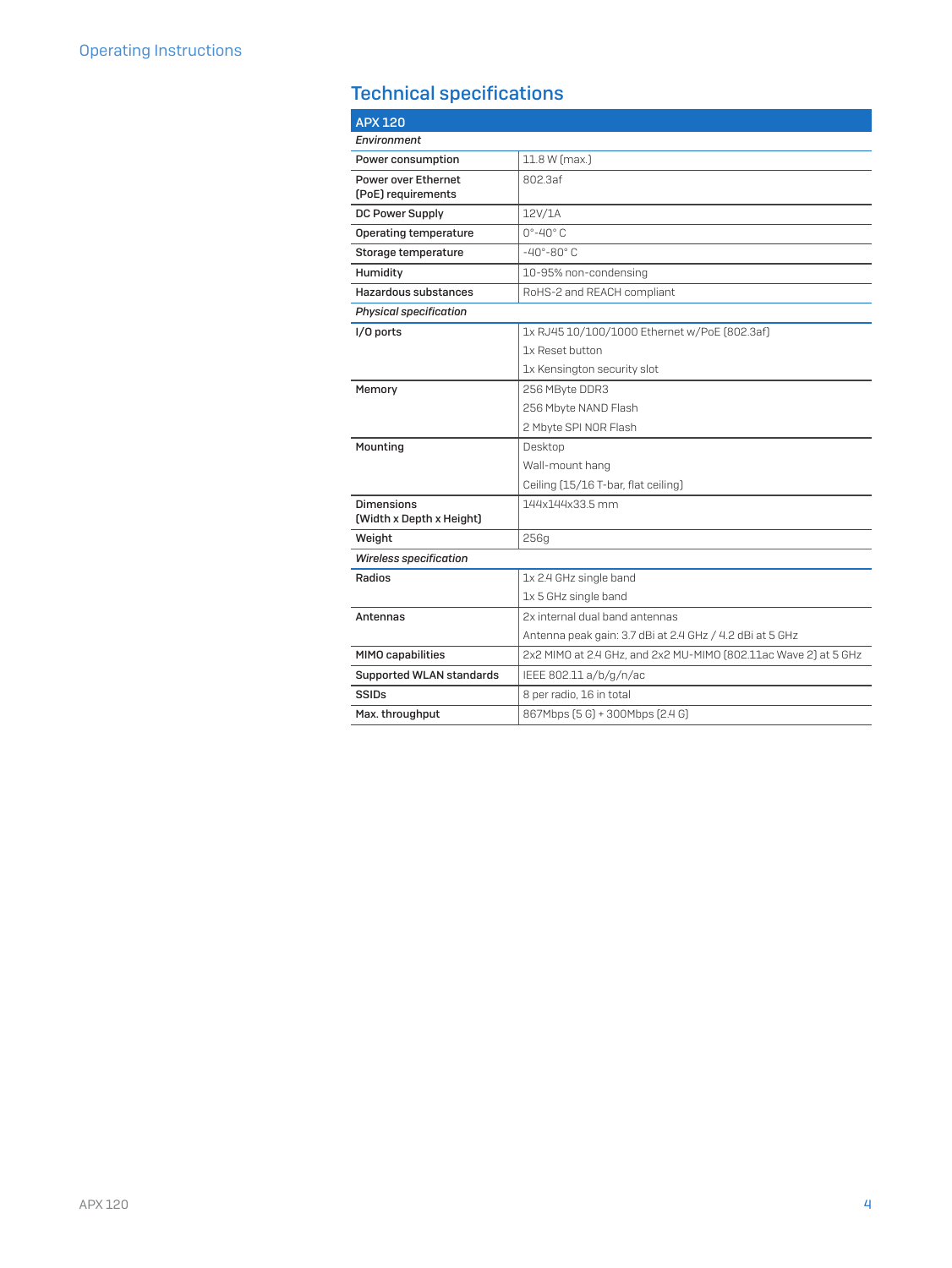| <b>Transmit and Receive Power</b> |                                      | <b>TX Power</b> | <b>RX Sensitivity</b> |
|-----------------------------------|--------------------------------------|-----------------|-----------------------|
| Mode                              | <b>Bandwidth</b>                     | Maximum         | (dBm)                 |
|                                   |                                      | EIRP [dBm]      |                       |
| 2.412-2.472 GHz                   | 1 Mbps                               | 22              | -98                   |
| (11b)                             | 2 Mbps                               | 22              | $-95$                 |
|                                   | 5.5 Mbps                             | 23              | -93                   |
|                                   | 11 Mbps                              | 23              | -90                   |
| 2.412-2.472 GHz                   | 6 Mbps                               | 23              | $-92$                 |
| (11g)                             | 9 Mbps                               | 23              | -91                   |
|                                   | 12 Mbps                              | 23              | -90                   |
|                                   | 18 Mbps                              | 23              | $-88$                 |
|                                   | 24 Mbps                              | 23              | $-85$                 |
|                                   | 36 Mbps                              | 22              | $-82$                 |
|                                   | 48 Mbps                              | 21              | $-77$                 |
|                                   | 54 Mbps                              | 20              | $-76$                 |
| 2.412-2.472 GHz<br>[11n HT20]     | MCS <sub>0</sub>                     | 23              | $-92$                 |
|                                   | MCS <sub>1</sub><br>MCS <sub>2</sub> | 22              | -90                   |
|                                   | MCS <sub>3</sub>                     | 22<br>22        | $-88$<br>$-85$        |
|                                   | MCS <sub>4</sub>                     | 22              | $-82$                 |
|                                   | MCS <sub>5</sub>                     | 22              | $-78$                 |
|                                   | MCS <sub>6</sub>                     | 22              | $-76$                 |
|                                   | MCS <sub>7</sub>                     | 21              | $-75$                 |
|                                   | MCS <sub>8</sub>                     | 19              | $-70$                 |
| 5.180-5.825 GHz                   | 6 Mbps                               | 23              | -91                   |
| (11a)                             | 9 Mbps                               | 23              | $-90$                 |
|                                   | 12 Mbps                              | 23              | -89                   |
|                                   |                                      |                 |                       |
|                                   | 18 Mbps                              | 23              | $-87$                 |
|                                   | 24 Mbps                              | 23              | -84                   |
|                                   | 36 Mbps                              | 23              | $-81$                 |
|                                   | 48 Mbps                              | 22              | $-76$                 |
|                                   | 54 Mbps                              | 22              | $-75$                 |
| 5.180-5.825 GHz                   | MCS <sub>0</sub>                     | 23              | $-91$                 |
| [11ac VHT20]                      | MCS1                                 | 23              | $-88$                 |
|                                   | MCS2                                 | 23              | $-87$                 |
|                                   | MCS3                                 | 23              | $-83$                 |
|                                   | MCS4                                 | 23              | $-81$                 |
|                                   | MCS5                                 | 23              | $-76$                 |
|                                   | MCS6                                 | 22              | $-75$                 |
|                                   | MCS7                                 | 22              | $-73$                 |
|                                   | MCS8                                 | 22              | -69                   |
| 5.180-5.825 GHz<br>(11ac VHT40)   | MCS <sub>0</sub>                     | 23              | -88                   |
|                                   | MCS1                                 | 23              | -86                   |
|                                   | MCS2<br>MCS3                         | 23<br>23        | -84<br>$-81$          |
|                                   | MCS4                                 | 22              | $-76$                 |
|                                   | MCS5                                 | 22              | $-74$                 |
|                                   | MCS6                                 | 21              | $-72$                 |
|                                   | MCS7                                 | 21              | $-70$                 |
|                                   | MCS8                                 | 20              | -66                   |
|                                   | MCS9                                 | 20              | -65                   |
| 5.180-5.825 GHz                   | MCS <sub>0</sub>                     | 23              | $-84$                 |
| [11ac VHT80]                      | MCS1                                 | 23              | -83                   |
|                                   | MCS2                                 | 23              | $-81$                 |
|                                   | MCS3                                 | 23              | -77                   |
|                                   | MCS4                                 | 21              | $-75$                 |
|                                   | MCS5                                 | 21              | $-71$                 |
|                                   | MCS6                                 | 21              | -69                   |
|                                   | MCS7                                 | 21              | -68                   |
|                                   | MCS8                                 | 19              | -64                   |
|                                   | MCS9                                 | 19              | $-61$                 |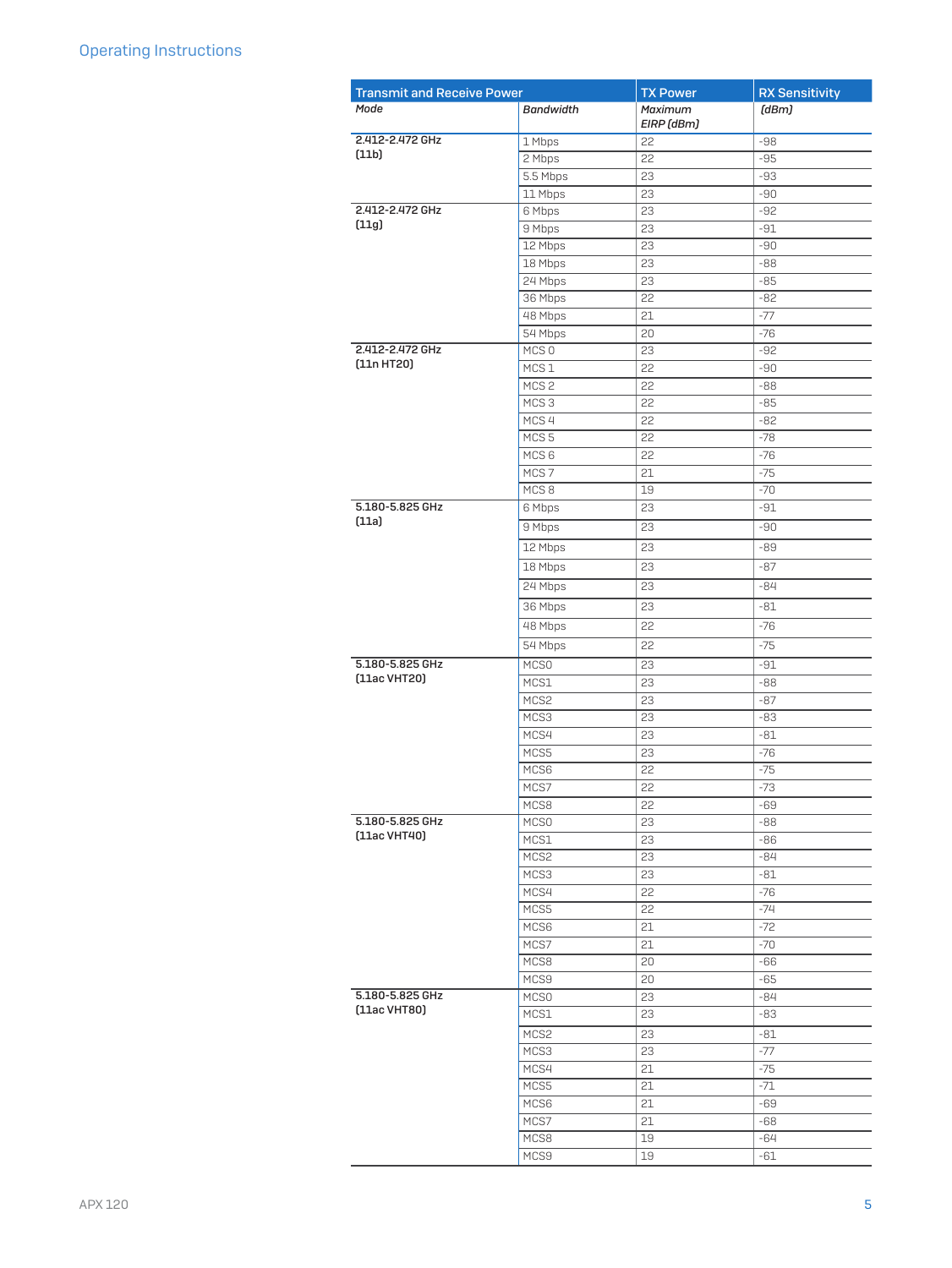# Radiation patterns

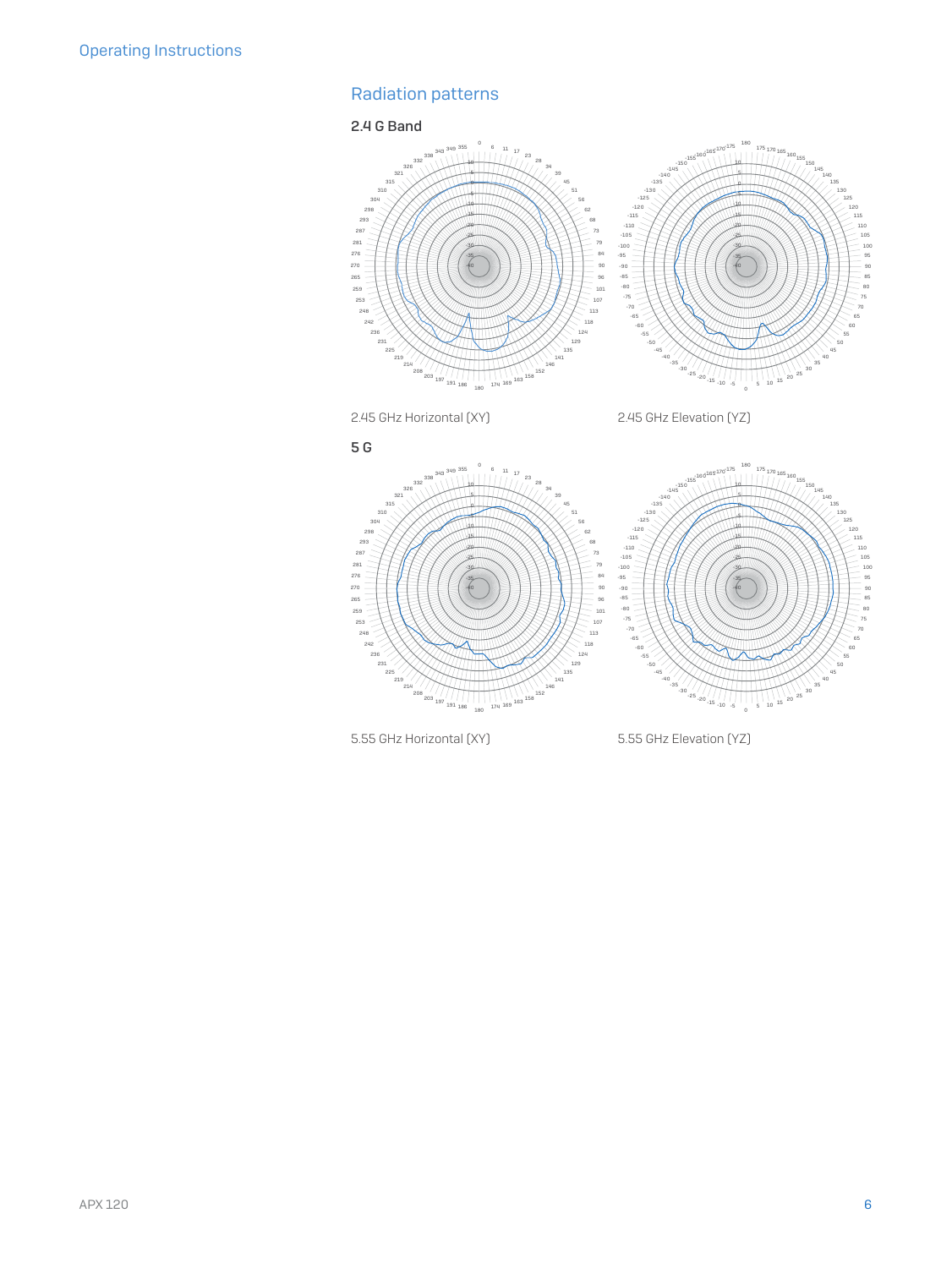### Mounting instructions

There are various mounting options available allowing you to hang your access point on the wall or mount it to various ceiling types. The following sections provide detailed instructions for the various options which are available today

Your APX 120 supports the following mounting options:

- **Wall mount hang**
- $\cdot$  Ceiling mount for 15/16" ceiling track, flush ceiling tiles
- **Flat ceiling mount (by using the supplied mounting bracket)**

### APX 120 Mounting template

### Do not shrink to fit when printing

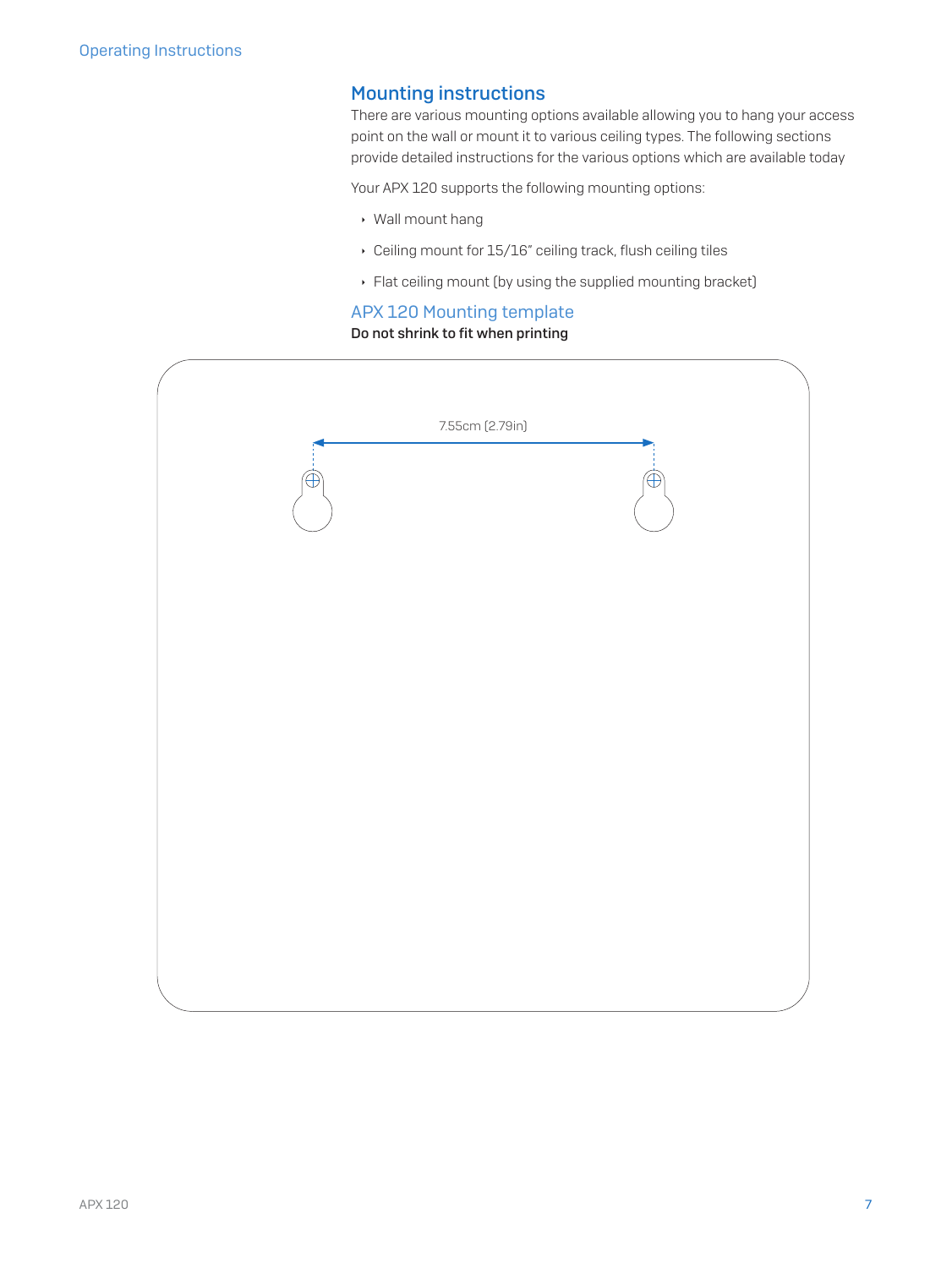### Wall mount

You can either hang the unit on the wall by using the wall mount keyholes on the rear of the unit or by using the supplied mounting bracket.

The following procedure explains how to use the keyholes. The use of the mounting bracket is described within the section "flat ceiling mount".



### Mounting instructions

- 1. Use the wall mount template to mark the screw mounting positions on the wall.
- 2. Drill the 2 supplied wall anchors into the wall at the marked positions and screw the 2 supplied screws into them. Make sure they stand out ~6.7mm.
- 3. Hang the access point on the wall by aligning the key holes with the mounted screws.

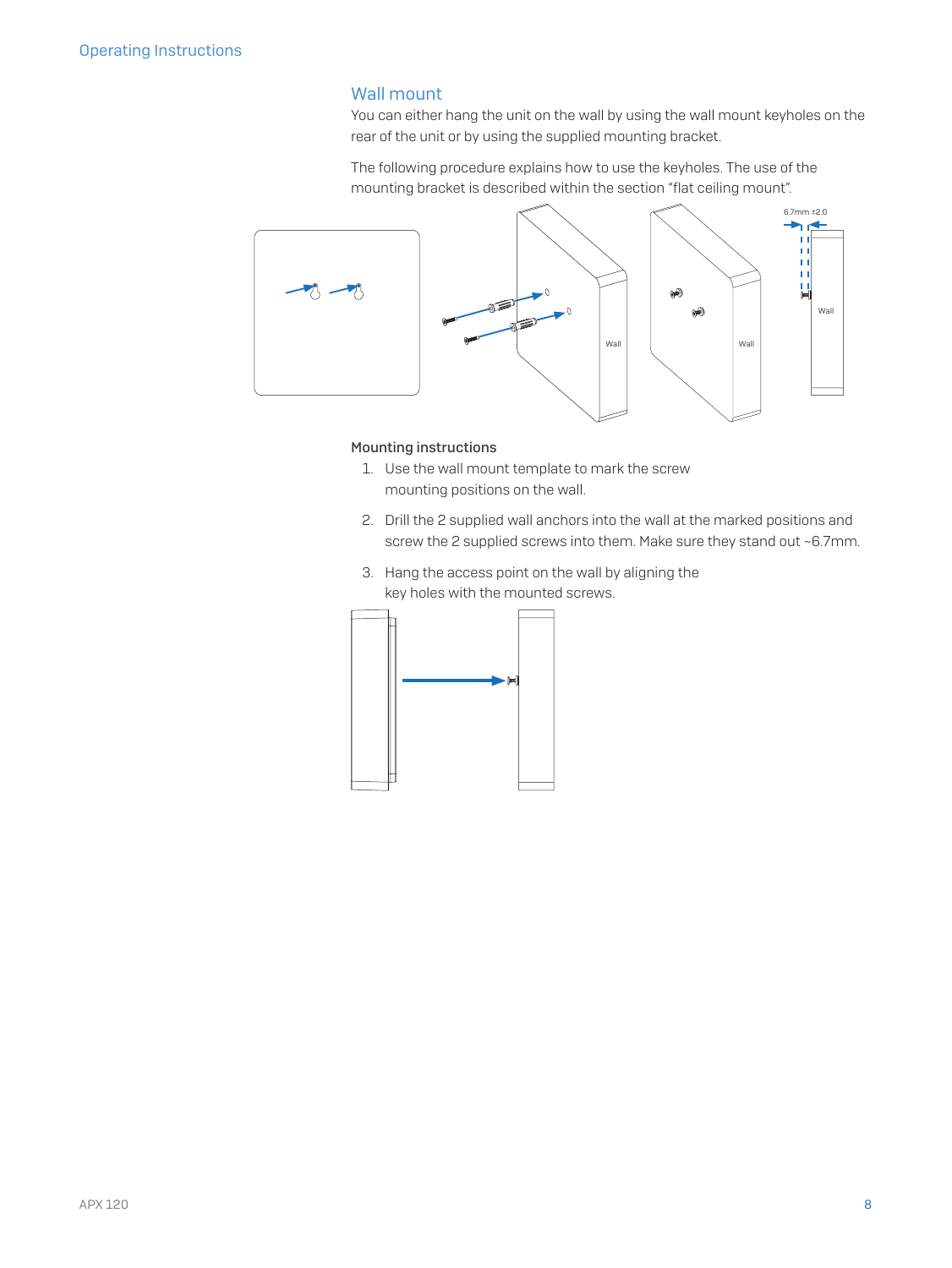### Ceiling mount for 15/16" ceiling track, flush ceiling tiles

You can directly attach your APX 120 to a 15/16" ceiling track by using the integrated connectors on the rear of the unit.



### Mounting instructions

- 1. To install, put the access point underneath the ceiling rail and turn it into place.
- 2. To dismount, push down the spring locks and turn the access point in the other direction.

### Flat ceiling mount

For flat ceiling mount please use the supplied mounting bracket. This can also be used as an alternative method for wall mount hang.





### Mounting instructions

- 1. Use the main bracket as a template to mark the screw mounting positions on the wall
- 2. Mount the bracket on the wall or ceiling by using the four dowel and screws within the scope of supply.
- 3. Find the marking line on the bracket.
- 4. Place the access point above the bracket and align the left-hand side of the access point with the marking on the bracket.
- 5. Slightly push the access point and gently slide it to the left until it snaps into place.
- 6. To unmount, gently slide the access point to the right.